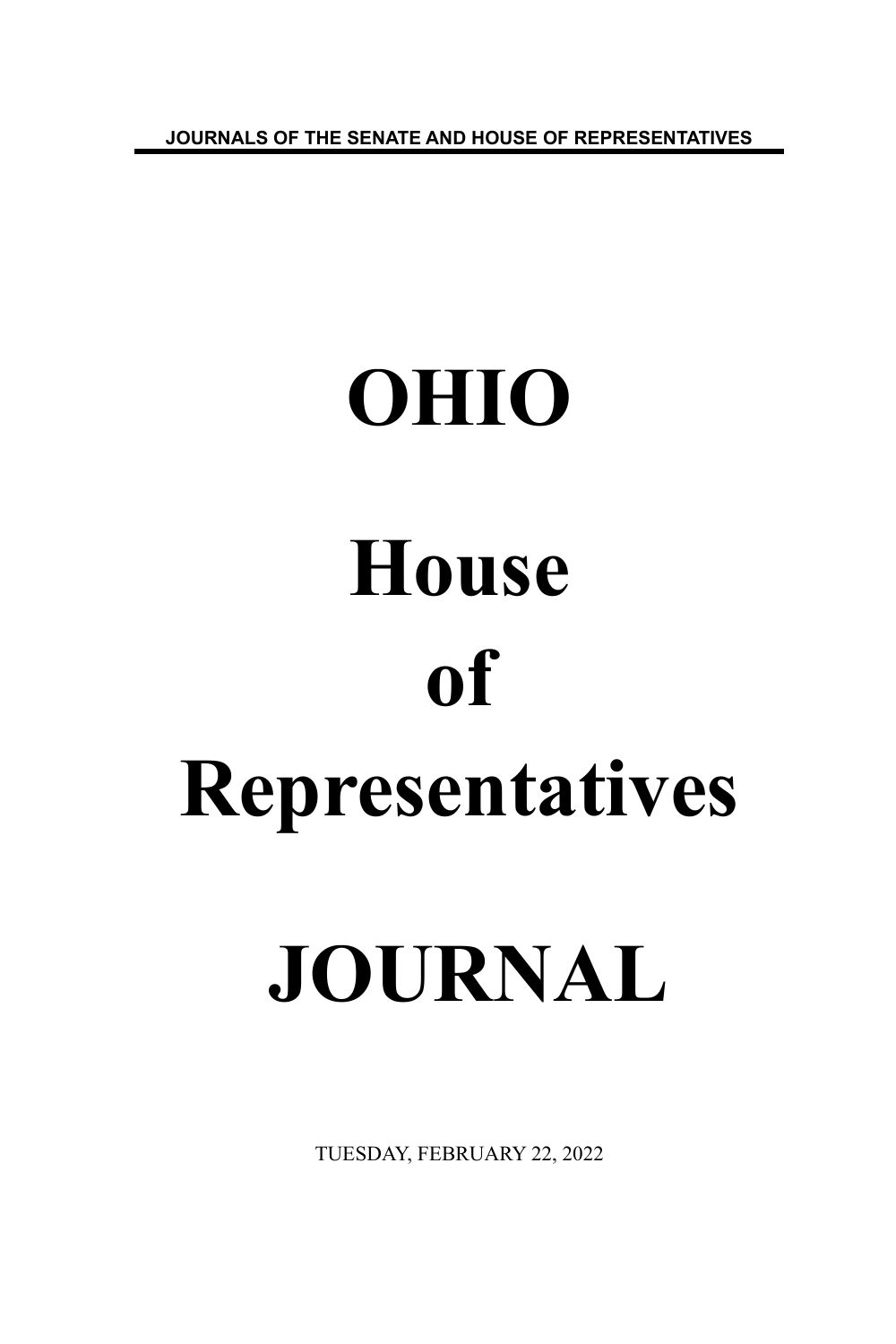# ONE HUNDRED TWENTY-NINTH DAY Hall of the House of Representatives, Columbus, Ohio **Tuesday, February 22, 2022, 9:00 o'clock a.m.**

The House met pursuant to adjournment.

Pursuant to House Rule No. 23, the Clerk called the House to order.

Representative Stewart was selected to preside under the Rule.

The journal of the previous legislative day was read and approved.

## **INTRODUCTION OF BILLS**

The following bills were introduced:

**H. B. No. 577 -** Representatives Fraizer, Holmes. Cosponsors: Representatives Carfagna, Gross, Miller, K., Plummer, Ray, Richardson, Young, T., Loychik.

To enact sections 3365.131 and 3365.132 of the Revised Code to establish the Ohio STEM Gateway Program under the College Credit Plus Program, to establish the Ohio STEM Retention Program and the Ohio IT Promise, and to make an appropriation.

**H. B. No. 578 -** Representative Roemer.

To amend section 4501.21 and to enact section 4503.885 of the Revised Code to create the "Revere Local Schools" license plate.

**H. B. No. 579 -** Representative Lightbody.

Cosponsors: Representatives Denson, Galonski, Ingram, Lepore-Hagan, Miller, A., Miller, J., Sheehy, Smith, K., Weinstein.

To amend sections 1509.03, 1509.22, 1509.222, 1509.223, 1509.224, 1509.33, and 1509.99 and to repeal section 1509.226 of the Revised Code to expressly prohibit the surface application of brine from oil and gas wells on roads.

Said bills were considered the first time.

# **BILLS FOR THIRD CONSIDERATION**

**Sub. H. B. No. 376**-Representatives Carfagna, Hall. Cosponsors: Representatives Click, Plummer, Schmidt, Lanese, White, Stewart, Carruthers, Ginter.

To amend section 1345.51 and to enact sections 1355.01, 1355.02, 1355.03, 1355.04, 1355.05, 1355.06, 1355.07, 1355.08, 1355.09, 1355.10, and 1355.11 of the Revised Code to enact the Ohio Personal Privacy Act, was taken up for consideration the third time.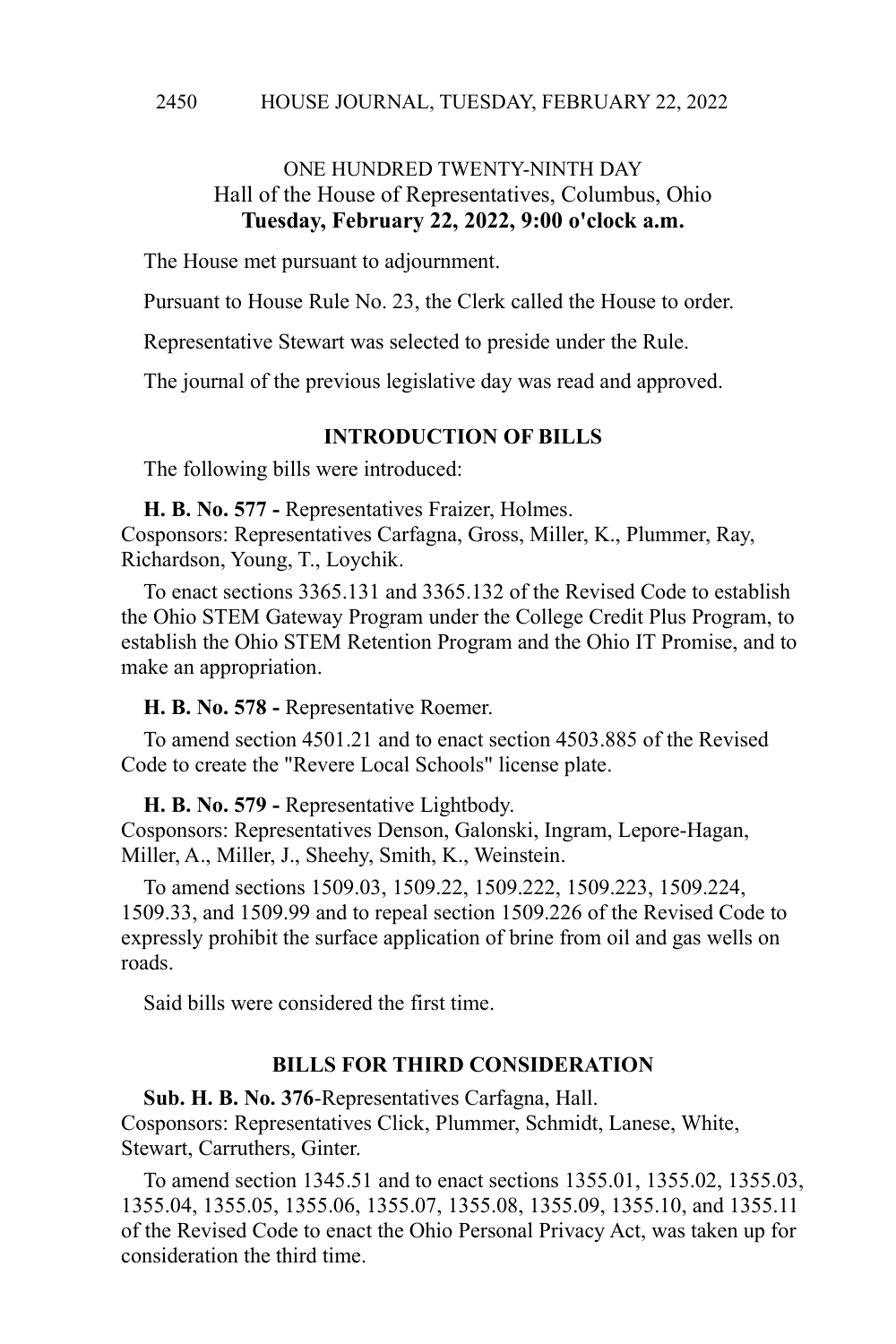The question being, "Shall the bill pass?"

Representative LaRe moved that **Sub. H. B. No. 376**-Representatives Carfagna, Hall, be re-referred to the committee on Rules and Reference.

The question being, "Shall the motion to re-refer be agreed to?"

The motion was agreed to without objection.

Message from the Senate

Mr. Speaker:

I am directed to inform the House of Representatives that the Senate has passed the following bill in which the concurrence of the House is requested:

### **Sub. S. B. No. 225** - Senator Schuring

Cosponsors: Senators Lang, Romanchuk, Brenner, Manning, Blessing, Reineke, Gavarone, Rulli, Huffman, S., Antonio, Craig, Peterson, Schaffer, Hottinger, Yuko, Cirino, Hoagland, Antani, Hackett, Kunze, Wilson, Fedor, Dolan, Sykes, Huffman, M., Johnson, Maharath, McColley, O'Brien, Thomas, Williams

To amend sections 122.84, 149.311, and 5701.11 of the Revised Code and to amend Section 803.210 of H.B. 110 of the 134th General Assembly to modify the historic rehabilitation and the opportunity zone investment tax credits, to adjust the applicability of certain recently enacted provisions related to tax increment financing and downtown redevelopment districts, and to authorize the City of Canton to distribute moneys in the Hartford-Houtz Poor Fund to the Canton Ex-Newsboys Association or any other charitable organization.

Attest: Vincent L. Keeran, Clerk.

Said bill was considered the first time.

Message from the Senate

Mr. Speaker:

I am directed to inform the House of Representatives that the Senate has concurred in the passage of the following bill:

**H. B. No. 238** - Representatives Hicks-Hudson, Crawley Cosponsors: Representatives Ingram, Hoops, Crossman, Miller, A., Lightbody, Brent, Kick, West, Russo, Howse, Sheehy, White, Kelly, Lanese,